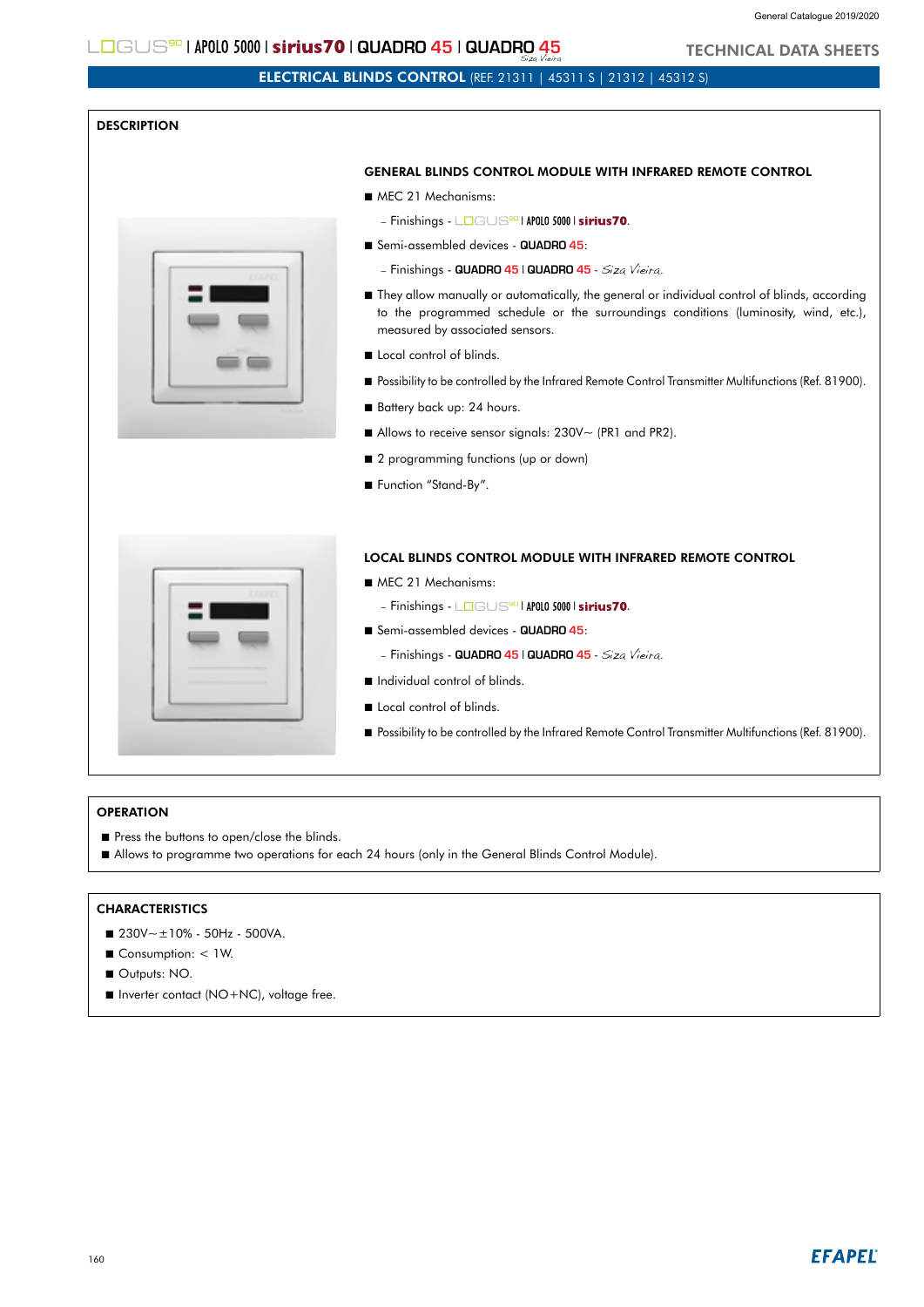# ELECTRICAL BLINDS CONTROL (REF. 21311 | 45311 S | 21312 | 45312 S)

### WIRING DIAGRAM

#### **BLINDS CENTRALIZED INSTALLATION - WITH BLINDS CONTROL MODULES**



- 1. General Output Down
- 2. Blinds Power Supply (line)
- 3. General Output Up
- 4. Power Suply (line)
- 5. Power Suply (neutral)
- 6. Signal input priority 2 (230V~) Down
- 7. Signal input priority 2 (230V~) Up
- 8. Signal input priority 1 (230V $\sim$ ) Down
- 9. Signal input priority 1 (230V~) Up

#### GENERAL BLINDS CONTROL (G) LOCAL BLINDS CONTROL (C1), (C2), ...

- 1. Output for Motor Down
- 2. Blinds Power Supply (line)
- 3. Output for Motor Up
- 4. Power Suply (line)
- 5. Power Suply (neutral)
- 6. Signal input from General Blinds Control Down
- 7. Signal input from General Blinds Control Up
- 8. Signal input from the Local Blinds Control Down
- 9. Signal input from the Local Blinds Control Up



 $\cdot$   $-$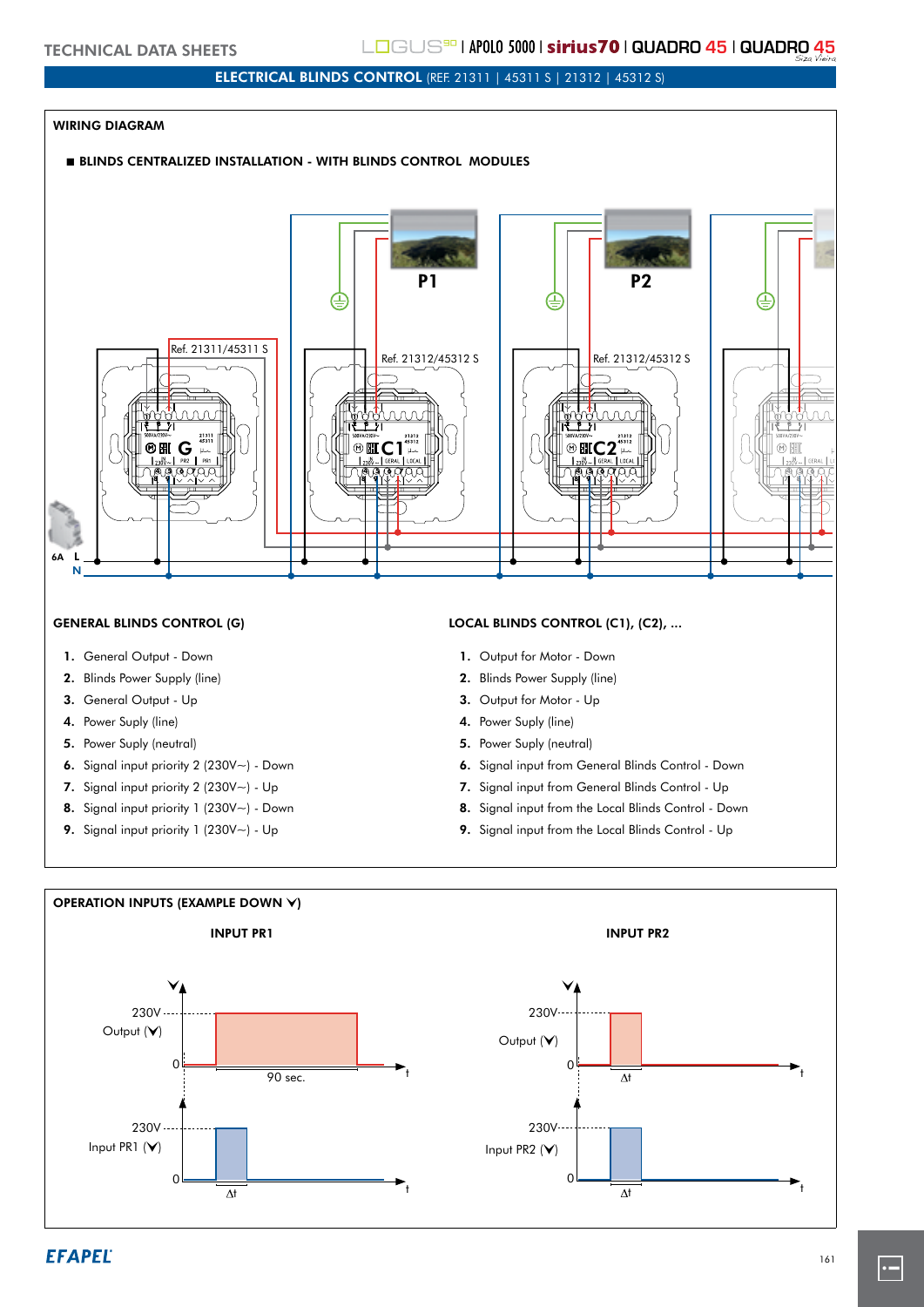# ELECTRICAL BLINDS CONTROL (REF. 81512 | 81511)

#### **DESCRIPTION**



#### AUTOMATIC RELAY FOR BLINDS CONTROL

- Allows to control the individual and general control of a set of blinds.
- Can be installed into a standard wall box, in the derivation boxes near the blinds or in deep wall boxes and behind the wiring devices installed in the same box.
- Temporized.

### RELAY FOR BLINDS CONTROL

- Only compatible with Venetian Double Push-button for Multiple Points Blinds Control (Ref. 21283 / 45283 S).
- Allows the individual and general control of a set of blinds.
- Can be installed into a standard wall box, in the derivation boxes near the blinds or in deep wall boxes and behind the wiring devices installed in the same box.
- Not temporized.

#### **OPERATION**

Press the associated buttons to open/close the blinds.

## **CHARACTERISTICS**

### REF. 81512 REF. 81511

- $\blacksquare$  230V ~ 50Hz 6A (1380W, cos $\phi=1$ ).
- Consumption: < 1W.
- Opening and closing time: 90 seconds.
- Protection against two simultaneous orders Electrical blockage is guaranteed by Relay (Ref. 81512).

- $\blacksquare$  230V~ 50Hz 6A (1380W, cos $\phi=1$ ).
- Consumption: < 1W.
- Protection against two simultaneous orders Electrical blockage is guaranteed by the association of the Relay (Ref. 81511) with the Venetian Double Pushbutton for Multiple Points Blinds Control (Ref. 21283 / 45283 S).